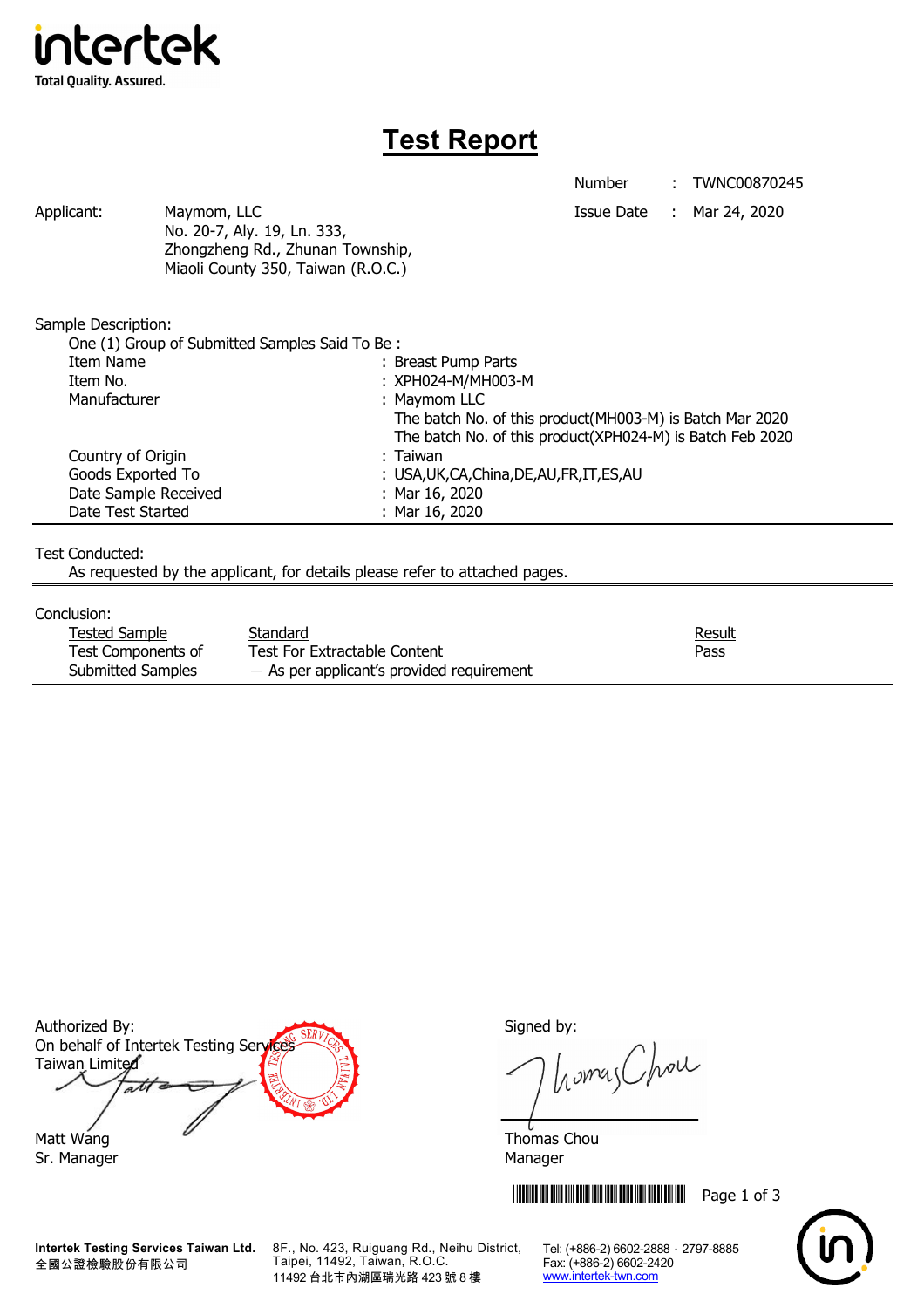

Number : TWNC00870245

Test Conducted :

## **Test For Extractable Content**

With reference to the U.S. 21 CFR Food and Drug Administration part 177.2600 - rubber articles intended for repeated use, section (e) and (f).

Test Sample: Mixed all kinds of submitted samples Test Item Result  $(mq/n^2)$ ) Limit # (mg/in<sup>2</sup>) Water Extractable Content - First 7 Hours Extraction 0.4 20 - Succeeding 2 Hours Extraction 0.2 1 N-Hexane Extractable Content First 7 Hours Extraction 17.2 175 Succeeding 2 Hours Extraction 1.4 1.4 4

Remarks :  $#$  = As per applicant's provided requirement.





Tel: (+886-2) 6602-2888 · 2797-8885 Fax: (+886-2) 6602-2420 www.intertek-twn.com